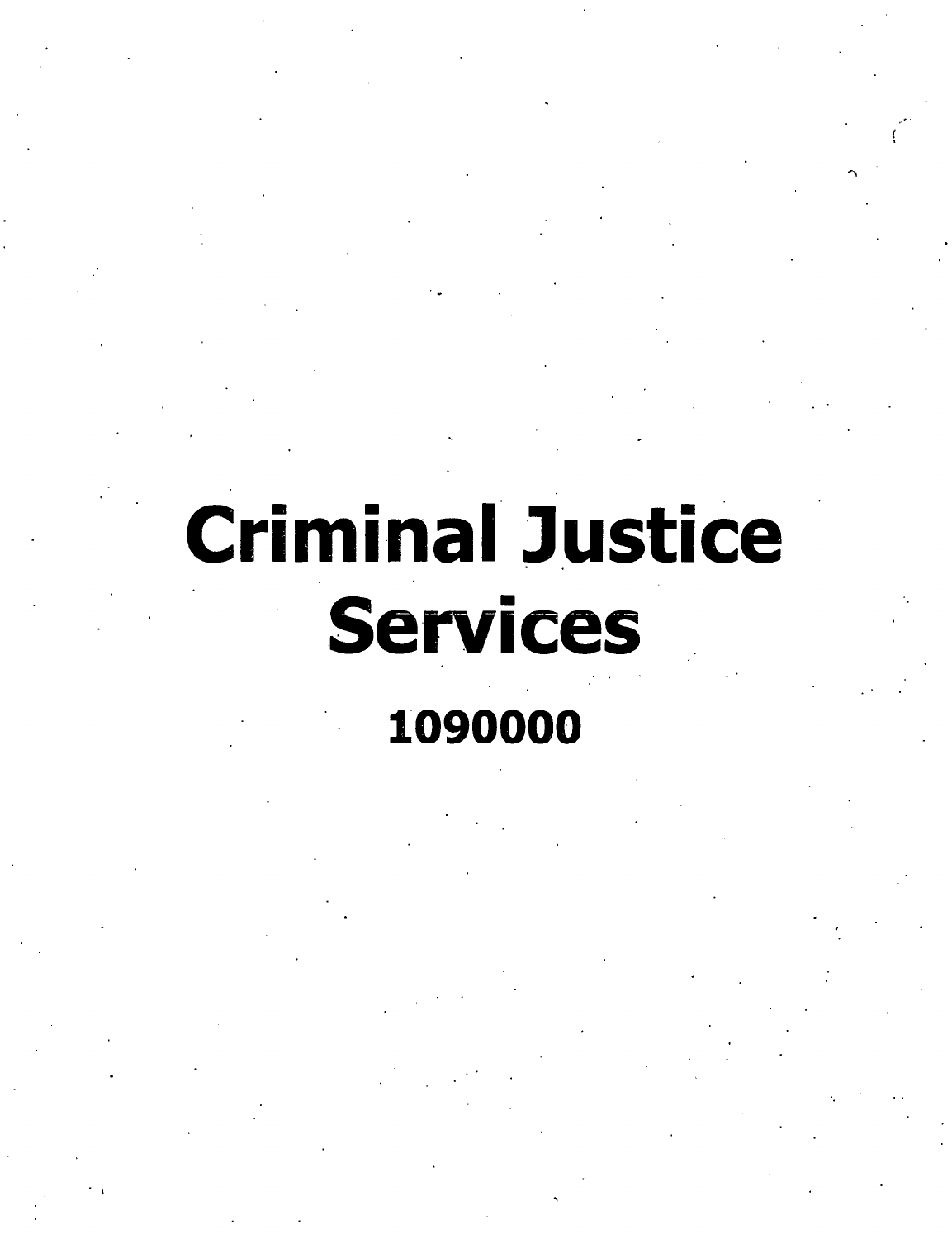$\ddot{\phantom{0}}$ 

## **FORM B**

| <b>New York State Consultant Services</b><br><b>Contractor's Annual Employment Report</b><br>Report Period: April 1, 2019 to March 31, 2020                                                                                                                                                                                                                                                                                                                                                                                                                                                                                                                                                                                                                           |                        |          |              |
|-----------------------------------------------------------------------------------------------------------------------------------------------------------------------------------------------------------------------------------------------------------------------------------------------------------------------------------------------------------------------------------------------------------------------------------------------------------------------------------------------------------------------------------------------------------------------------------------------------------------------------------------------------------------------------------------------------------------------------------------------------------------------|------------------------|----------|--------------|
| Contracting State Agency Name: Division of Criminal Justice Services<br>Agency Business Unit: [72]<br>Contract Number: C002157<br>Contract Term: 10/01/2017 to 09/30/2019<br>Agency Department ID: 1090000<br>Contractor Name: Health Research, Inc.<br><b>Contractor Address: Riverview Center</b><br>150 Broadway, Suite 560<br>Menands, NY 12204-2726<br>Description of Services Being Provided: The purpose of this project is to capture data from<br>hospitals regarding patients that involuntarily admit to psychiatric care. The data are projected<br>to the US Department of Justice for include in the FBI National Instant Criminal History Record<br>Check system to prevent purchase of firearms by those individuals reported through the<br>process. |                        |          |              |
| Scope of Contract (Choose one that best fits):<br>Analysis<br>$\sqcap$ Evaluation<br>Research<br>Training<br><b>Data Processing</b><br>⊠ Computer Programming<br>$\Box$ Other IT consulting<br>Engineering<br>Architect Services<br>$\Box$ Surveying<br>Environmental Services<br><b>Health Services</b><br>$\Box$ Mental Health Services<br>$\Box$ Auditing<br>$\Box$ Legal<br>$\Box$ Other Consulting .<br>Accounting<br>Paralegal                                                                                                                                                                                                                                                                                                                                  |                        |          |              |
| Number of .<br><b>Number of</b><br><b>Amount Payable</b><br><b>Under the Contract</b><br><b>Employees</b><br><b>Hours Worked</b><br><b>Employment Category</b>                                                                                                                                                                                                                                                                                                                                                                                                                                                                                                                                                                                                        |                        |          |              |
| Management                                                                                                                                                                                                                                                                                                                                                                                                                                                                                                                                                                                                                                                                                                                                                            | 1.00                   | 181.20   | \$19,264.00  |
| Management                                                                                                                                                                                                                                                                                                                                                                                                                                                                                                                                                                                                                                                                                                                                                            | 1.00                   | 95.25    | \$9,858.00   |
| Education, Training, Library                                                                                                                                                                                                                                                                                                                                                                                                                                                                                                                                                                                                                                                                                                                                          | 1.00                   | 89.79    | \$5,931.00   |
| <b>Computer and Mathmatical</b>                                                                                                                                                                                                                                                                                                                                                                                                                                                                                                                                                                                                                                                                                                                                       | 1.00                   | 812.60   | \$53,672.00  |
| <b>Computer and Mathmatical</b>                                                                                                                                                                                                                                                                                                                                                                                                                                                                                                                                                                                                                                                                                                                                       | 1.00                   | 276.28   | \$26,009.00  |
|                                                                                                                                                                                                                                                                                                                                                                                                                                                                                                                                                                                                                                                                                                                                                                       | 0.00                   | 0.00     | \$0.00       |
|                                                                                                                                                                                                                                                                                                                                                                                                                                                                                                                                                                                                                                                                                                                                                                       | 0.00                   | 0.00     | \$0.00       |
|                                                                                                                                                                                                                                                                                                                                                                                                                                                                                                                                                                                                                                                                                                                                                                       | 0.00                   | 0.00     | \$0.00       |
|                                                                                                                                                                                                                                                                                                                                                                                                                                                                                                                                                                                                                                                                                                                                                                       | 0.00                   | 0.00     | \$0.00       |
|                                                                                                                                                                                                                                                                                                                                                                                                                                                                                                                                                                                                                                                                                                                                                                       | 0.00                   | 0.00     | \$0.00       |
| \$0.00<br>0.00<br>0.00                                                                                                                                                                                                                                                                                                                                                                                                                                                                                                                                                                                                                                                                                                                                                |                        |          |              |
|                                                                                                                                                                                                                                                                                                                                                                                                                                                                                                                                                                                                                                                                                                                                                                       | \$0.00<br>0.00<br>0.00 |          |              |
|                                                                                                                                                                                                                                                                                                                                                                                                                                                                                                                                                                                                                                                                                                                                                                       | 0.00                   | 0.00     | \$0.00       |
| <b>Total this Page</b>                                                                                                                                                                                                                                                                                                                                                                                                                                                                                                                                                                                                                                                                                                                                                | 5.00                   | 1,455.12 | \$114,734.00 |
| <b>Grand Total</b>                                                                                                                                                                                                                                                                                                                                                                                                                                                                                                                                                                                                                                                                                                                                                    |                        |          |              |

**Name of person who prepared this report: Michael A. Saglimbeni**

**Title: Director, Office of Sponsored Programs Preparer's Signature;** *^*

**Phone#: 518-431-1200**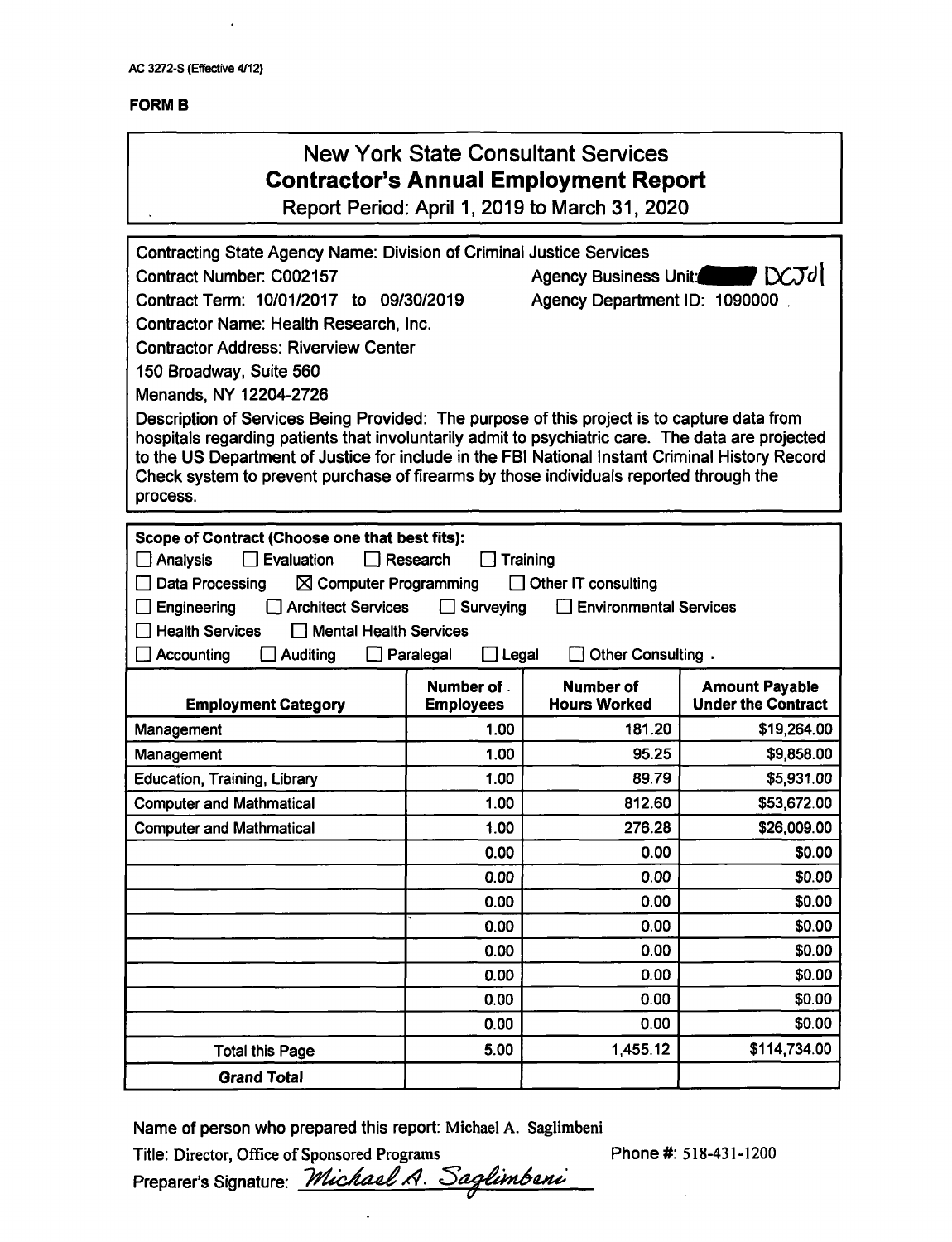## **FORMS**

## New York State Consultant Services **Contractor's Annual Employment Report**

Report Period: April 1, 2019 to March 31, 2020

| <b>Contracting State Agency Name: Division of Criminal Justice Services</b>                                           |                                      |                                         |                                                    |
|-----------------------------------------------------------------------------------------------------------------------|--------------------------------------|-----------------------------------------|----------------------------------------------------|
| Contract Number: C002173                                                                                              |                                      | NJul<br>Agency Business Unit:           |                                                    |
| Contract Term: 08/01/2019 to 07/31/2021                                                                               | Agency Department ID: 1090000        |                                         |                                                    |
| Contractor Name: Health Research, Inc.                                                                                |                                      |                                         |                                                    |
| <b>Contractor Address: Riverview Center</b>                                                                           |                                      |                                         |                                                    |
| 150 Broadway, Suite 560                                                                                               |                                      |                                         |                                                    |
| Menands, NY 12204-2726                                                                                                |                                      |                                         |                                                    |
| Description of Services Being Provided: National Instant Criminal Background Check (NICS)                             |                                      |                                         |                                                    |
| Act Record Improvement Program (NARIP) to capture data from hospitals regarding                                       |                                      |                                         |                                                    |
| patients involuntarily admitted for psychiatric care. These data are then                                             |                                      |                                         |                                                    |
| provided to the US Department of Justice for include in the FBI National                                              |                                      |                                         |                                                    |
| Instant Criminal History Record Check System to prevent purchase of firearms by                                       |                                      |                                         |                                                    |
| those individuals reported through the process.                                                                       |                                      |                                         |                                                    |
|                                                                                                                       |                                      |                                         |                                                    |
| Scope of Contract (Choose one that best fits):<br>$\Box$ Research<br>Training<br><b>Analysis</b><br>$\Box$ Evaluation |                                      |                                         |                                                    |
| Data Processing<br>$\boxtimes$ Computer Programming<br>$\Box$ Other IT consulting                                     |                                      |                                         |                                                    |
| <b>Architect Services</b><br>Surveying<br><b>Environmental Services</b><br>Engineering<br>$\mathsf{L}$                |                                      |                                         |                                                    |
| <b>Mental Health Services</b><br><b>Health Services</b>                                                               |                                      |                                         |                                                    |
|                                                                                                                       |                                      |                                         |                                                    |
| Accounting<br>Auditing                                                                                                | Paralegal<br>$\Box$ Legal            | <b>Other Consulting</b>                 |                                                    |
| <b>Employment Category</b>                                                                                            | <b>Number of</b><br><b>Employees</b> | <b>Number of</b><br><b>Hours Worked</b> | <b>Amount Payable</b><br><b>Under the Contract</b> |
| Management                                                                                                            | 1.00                                 | 225.00                                  | \$12,907.00                                        |
| Management                                                                                                            | 1.00                                 | 288.00                                  | \$22,959.00                                        |
| Education, Training, Library                                                                                          | 1.00                                 | 75.90                                   | \$3,112.00                                         |
| <b>Computer and Mathmatical</b>                                                                                       | 1.00                                 | 156.00                                  | \$9,094.00                                         |
| <b>Computer and Mathmatical</b>                                                                                       | 1.00                                 | 990.00                                  | \$48,461.00                                        |
| <b>Computer and Mathmatical</b>                                                                                       | 1.00                                 | 600.00                                  | \$21,736.00                                        |
| <b>Computer and Mathmatical</b>                                                                                       | 1.00                                 | 300.00                                  | \$12,718.00                                        |
|                                                                                                                       | 0.00                                 | 0.00                                    | \$0.00                                             |
|                                                                                                                       | 0.00                                 | 0.00                                    | \$0.00                                             |
|                                                                                                                       | 0.00                                 | 0.00                                    | \$0.00                                             |
|                                                                                                                       | 0.00                                 | 0.00                                    | \$0.00                                             |
|                                                                                                                       | 0.00                                 | 0.00                                    | \$0.00                                             |
|                                                                                                                       | 0.00                                 | 0.00                                    | \$0.00                                             |
| <b>Total this Page</b>                                                                                                | 7.00                                 | 2,634.90                                | \$130,987.00                                       |

**Name of person who prepared this report: Michael A. Saglimbeni**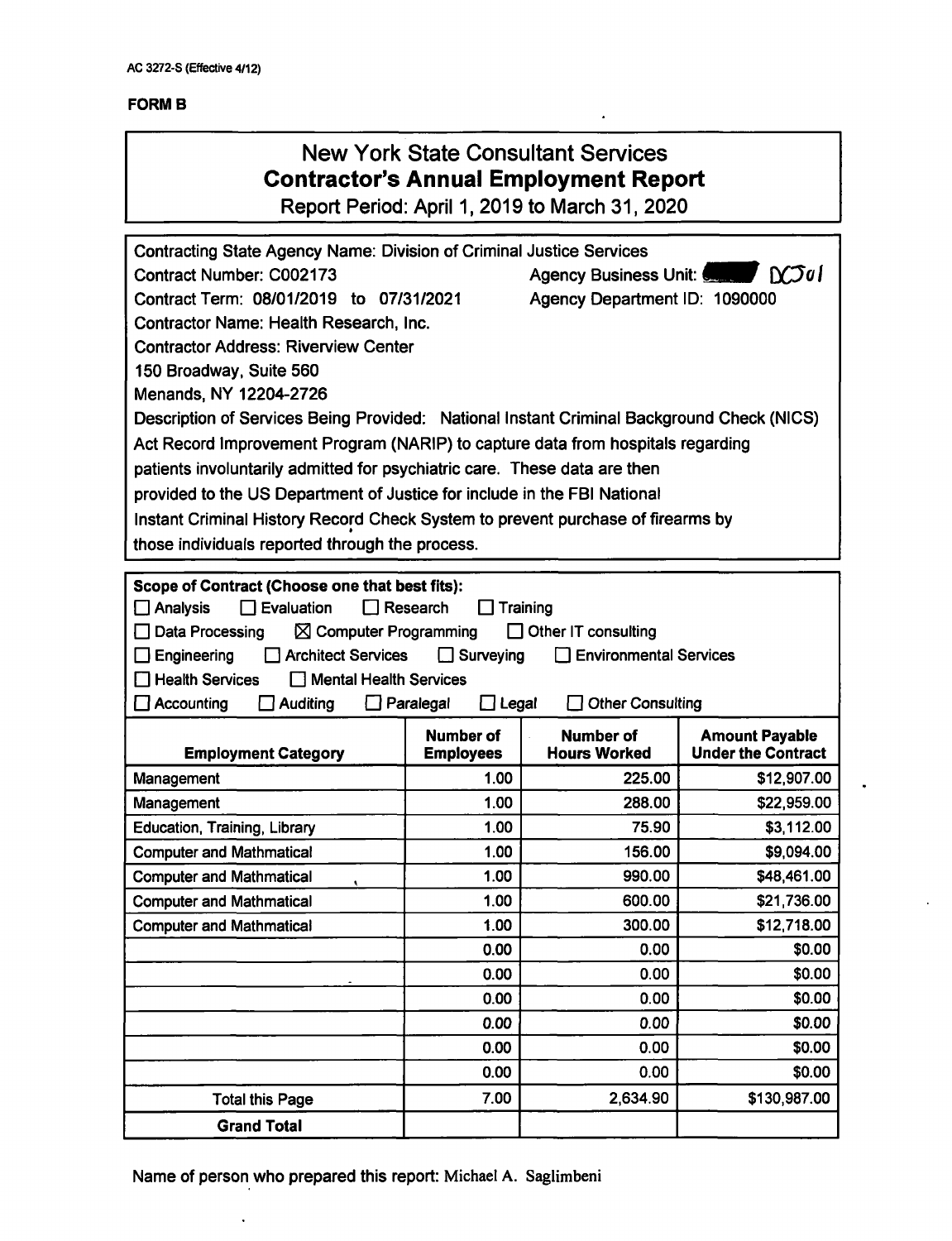#### **FORMB**

| <b>New York State Consultant Services</b><br><b>Contractor's Annual Employment Report</b><br>Report Period: April 1, 2019 to March 31, 2020                                                                                                                                                                                                                                                                                                          |                                      |                                         |                                                    |  |  |
|------------------------------------------------------------------------------------------------------------------------------------------------------------------------------------------------------------------------------------------------------------------------------------------------------------------------------------------------------------------------------------------------------------------------------------------------------|--------------------------------------|-----------------------------------------|----------------------------------------------------|--|--|
| Contracting State Agency Name: Division of Criminal Justice Services<br> XJJ <br>Contract Number: C002176<br><b>Agency Business Unit:</b><br>Contract Term: 02/14/2020 to 02/13/2022<br>Agency Department ID: 1090000<br>Contractor Name: The Varalli Group, Inc.<br>Contractor Address: 4378 Dormedy Hill Rd, Marion, NY 14505<br>Description of Services Being Provided: Motivational Interviewing Training                                        |                                      |                                         |                                                    |  |  |
| Scope of Contract (Choose one that best fits):<br>$\square$ Analysis<br>$\Box$ Evaluation<br>$\Box$ Research<br>$\boxtimes$ Training<br>Data Processing<br>Computer Programming<br>Other IT consulting<br>l 1<br>Engineering<br>Architect Services<br>$\Box$ Surveying<br>Environmental Services<br><b>Health Services</b><br>$\Box$ Mental Health Services<br>Accounting<br>$\Box$ Auditing<br>$\Box$ Paralegal<br>Other Consulting<br>$\Box$ Legal |                                      |                                         |                                                    |  |  |
| <b>Employment Category</b>                                                                                                                                                                                                                                                                                                                                                                                                                           | <b>Number of</b><br><b>Employees</b> | <b>Number of</b><br><b>Hours Worked</b> | <b>Amount Payable</b><br><b>Under the Contract</b> |  |  |
| 13-1151                                                                                                                                                                                                                                                                                                                                                                                                                                              | 2.00                                 | 96.00                                   | \$6,390.00                                         |  |  |
|                                                                                                                                                                                                                                                                                                                                                                                                                                                      | 0.00                                 | 0.00                                    | \$0.00                                             |  |  |
|                                                                                                                                                                                                                                                                                                                                                                                                                                                      | 0.00                                 | 0.00                                    | \$0.00                                             |  |  |
|                                                                                                                                                                                                                                                                                                                                                                                                                                                      | 0.00                                 | 0.00                                    | \$0.00                                             |  |  |
|                                                                                                                                                                                                                                                                                                                                                                                                                                                      | 0.00                                 | 0.00                                    | \$0.00                                             |  |  |
|                                                                                                                                                                                                                                                                                                                                                                                                                                                      | 0.00                                 | 0.00                                    | \$0.00                                             |  |  |
|                                                                                                                                                                                                                                                                                                                                                                                                                                                      | 0.00                                 | 0.00                                    | \$0.00                                             |  |  |
|                                                                                                                                                                                                                                                                                                                                                                                                                                                      | 0.00<br>0.00<br>\$0.00               |                                         |                                                    |  |  |
|                                                                                                                                                                                                                                                                                                                                                                                                                                                      | 0.00                                 | 0.00                                    | \$0.00                                             |  |  |
|                                                                                                                                                                                                                                                                                                                                                                                                                                                      | 0.00                                 | 0.00                                    | \$0.00                                             |  |  |
|                                                                                                                                                                                                                                                                                                                                                                                                                                                      | 0.00                                 | 0.00<br>0.00                            | \$0.00                                             |  |  |
|                                                                                                                                                                                                                                                                                                                                                                                                                                                      | 0.00                                 |                                         | \$0.00<br>\$0.00                                   |  |  |
| <b>Total this Page</b>                                                                                                                                                                                                                                                                                                                                                                                                                               | 0.00<br>0.00<br>96.00<br>2.00        |                                         |                                                    |  |  |
| <b>Grand Total</b>                                                                                                                                                                                                                                                                                                                                                                                                                                   | 2.00                                 | 96                                      | \$6,390.00<br>\$6,390.00                           |  |  |

**Name of person who prepared this report: Suzanne Braselton**

**Title: Office Manager ^ Preparer's Signature:^ Date Prepared: 05/12/2020**

**Phone #: (585) 732-9802**

**(Use additional pages, if necessary) Page <sup>1</sup> of <sup>1</sup>**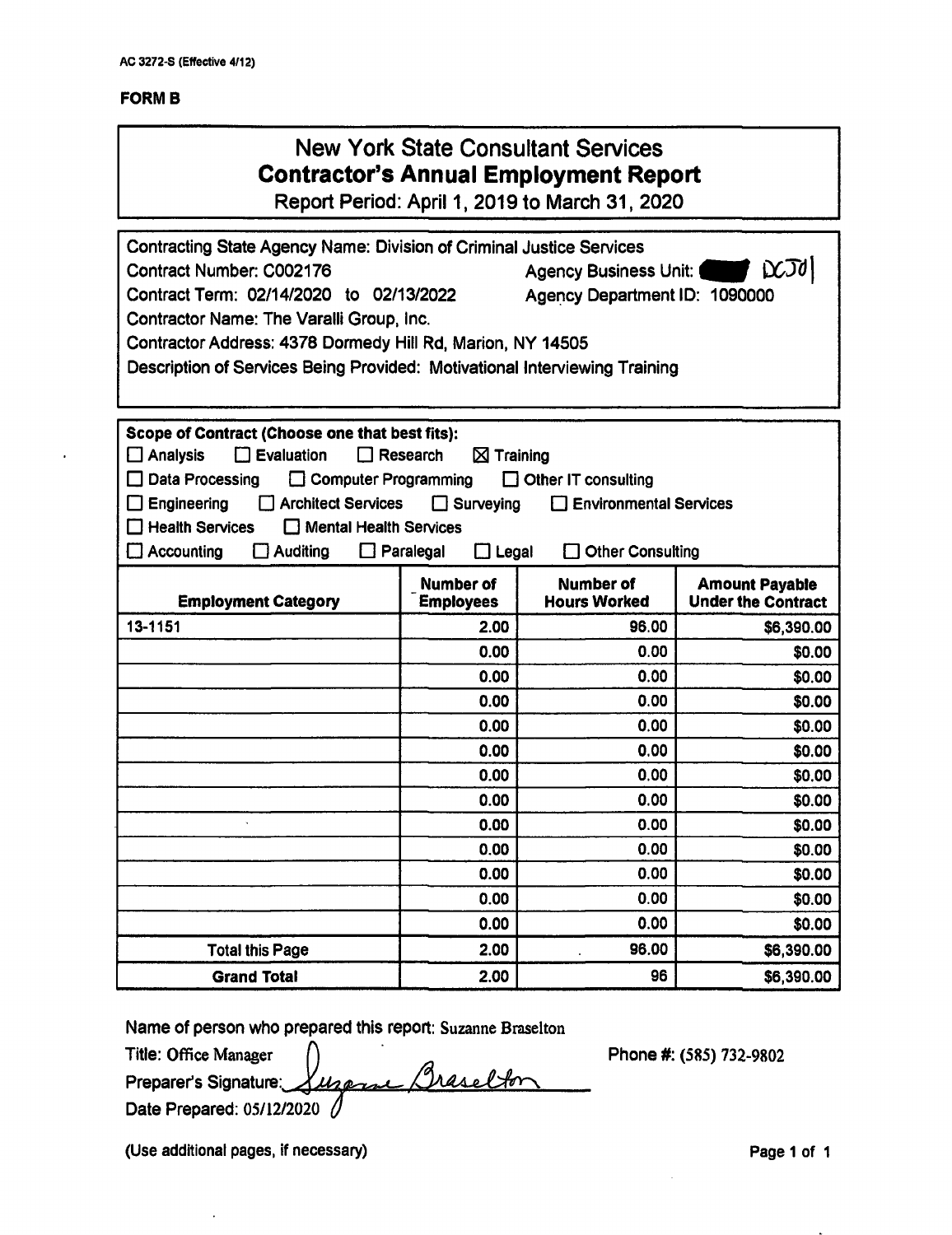## **FORMB**

.

| <b>New York State Consultant Services</b><br><b>Contractor's Annual Employment Report</b><br>Report Period: April 1, 2019 to March 31, 2020                                                                                                                                                                                                                                                                                                                                               |                                        |           |                  |  |  |
|-------------------------------------------------------------------------------------------------------------------------------------------------------------------------------------------------------------------------------------------------------------------------------------------------------------------------------------------------------------------------------------------------------------------------------------------------------------------------------------------|----------------------------------------|-----------|------------------|--|--|
| <b>Contracting State Agency Name: Division of Criminal Justice Services</b><br>$DCJ$ ol<br>Contract Number: T019134<br><b>Agency Business Unit: 4</b><br>Contract Term: 06/01/2019 to 10/30/2019<br>Agency Department ID: 1090000<br>Contractor Name: The Varalli Group, Inc.<br>Contractor Address: 4378 Dormedy Hill Rd, Marion, NY 14505<br>Description of Services Being Provided: Basic and Advanced Motivational Interviewing<br>Training                                           |                                        |           |                  |  |  |
| Scope of Contract (Choose one that best fits):<br>$\Box$ Evaluation<br>$\Box$ Research<br>$\square$ Analysis<br>$\boxtimes$ Training<br>Data Processing<br>$\Box$ Computer Programming<br>$\Box$ Other IT consulting<br>Engineering<br><b>Architect Services</b><br>Surveying<br><b>Environmental Services</b><br>$\mathbf{I}$<br><b>Health Services</b><br>$\Box$ Mental Health Services<br><b>Accounting</b><br>Auditing<br>$\Box$ Paralegal<br>$\Box$ Legal<br><b>Other Consulting</b> |                                        |           |                  |  |  |
| <b>Number of</b><br><b>Number of</b><br><b>Amount Payable</b><br><b>Hours Worked</b><br><b>Under the Contract</b><br><b>Employment Category</b><br><b>Employees</b>                                                                                                                                                                                                                                                                                                                       |                                        |           |                  |  |  |
| 13-1151                                                                                                                                                                                                                                                                                                                                                                                                                                                                                   | 5.00                                   | 80.00     | \$6,075.00       |  |  |
|                                                                                                                                                                                                                                                                                                                                                                                                                                                                                           | 0.00                                   | 0.00      | \$0.00           |  |  |
|                                                                                                                                                                                                                                                                                                                                                                                                                                                                                           | 0.00                                   | 0.00      | \$0.00           |  |  |
|                                                                                                                                                                                                                                                                                                                                                                                                                                                                                           | 0.00                                   | 0.00      | \$0.00           |  |  |
|                                                                                                                                                                                                                                                                                                                                                                                                                                                                                           | 0.00                                   | 0.00      | \$0.00           |  |  |
|                                                                                                                                                                                                                                                                                                                                                                                                                                                                                           | 0.00                                   | ٠<br>0.00 | \$0.00           |  |  |
|                                                                                                                                                                                                                                                                                                                                                                                                                                                                                           | 0.00                                   | 0.00      | \$0.00           |  |  |
|                                                                                                                                                                                                                                                                                                                                                                                                                                                                                           | 0.00<br>0.00<br>\$0.00<br>0.00<br>0.00 |           |                  |  |  |
|                                                                                                                                                                                                                                                                                                                                                                                                                                                                                           | 0.00                                   | 0.00      | \$0.00<br>\$0.00 |  |  |
|                                                                                                                                                                                                                                                                                                                                                                                                                                                                                           | 0.00                                   | 0.00      | \$0.00           |  |  |
|                                                                                                                                                                                                                                                                                                                                                                                                                                                                                           | 0.00                                   | 0.00      | \$0.00           |  |  |
|                                                                                                                                                                                                                                                                                                                                                                                                                                                                                           | 0.00                                   | 0.00      | \$0.00           |  |  |
| <b>Total this Page</b>                                                                                                                                                                                                                                                                                                                                                                                                                                                                    | 5.00                                   | 80.00     | \$6,075.00       |  |  |
| <b>Grand Total</b>                                                                                                                                                                                                                                                                                                                                                                                                                                                                        | 5.00                                   | 80        | \$6,075.00       |  |  |

**Name of person who prepared this report: Suzanne Braselton**

**Title: Office Manager** Brevelton *f* **Preparer's Signature: Date Prepared: 05/12/2020**

**Phone#: (585) 732-9802**

**(Use additional pages, if necessary) Page <sup>1</sup> of <sup>1</sup>**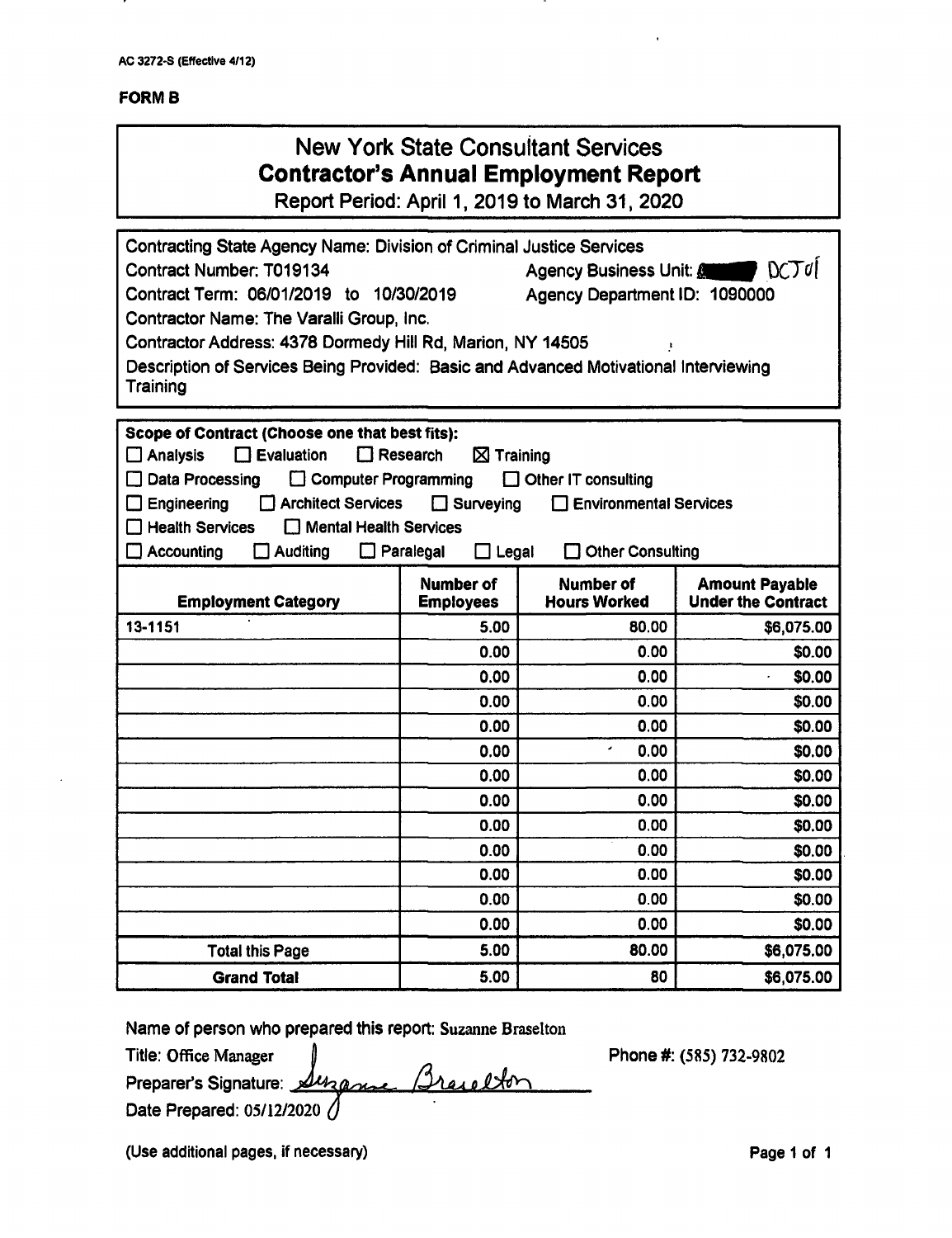## **FORM B**

| <b>New York State Consultant Services</b><br><b>Contractor's Annual Employment Report</b><br>Report Period: April 1, 2019 to March 31, 2020                                                                                                                                                                                                                                                                                                                                            |                                      |                                  |                                                    |  |  |
|----------------------------------------------------------------------------------------------------------------------------------------------------------------------------------------------------------------------------------------------------------------------------------------------------------------------------------------------------------------------------------------------------------------------------------------------------------------------------------------|--------------------------------------|----------------------------------|----------------------------------------------------|--|--|
| Contracting State Agency Name: Division of Criminal Justice Services<br>DCJ01<br>Contract Number: T019135<br>Agency Business Unit:  <br>Contract Term: 04/01/2019 to 03/31/2020<br>Agency Department ID: 1090000<br>Contractor Name: The Varalli Group, Inc.<br>Contractor Address: 4378 Dormedy Hill Rd, Marion, NY 14505<br>Description of Services Being Provided: Basic Motivational Interviewing Training                                                                         |                                      |                                  |                                                    |  |  |
| Scope of Contract (Choose one that best fits):<br>Analysis<br>$\Box$ Evaluation<br>$\Box$ Research<br>$\boxtimes$ Training<br><b>Data Processing</b><br>$\Box$ Computer Programming<br>$\Box$ Other IT consulting<br><b>Engineering</b><br><b>Architect Services</b><br>Surveying<br><b>Environmental Services</b><br>ΙI<br><b>Health Services</b><br>Mental Health Services<br><b>Auditing</b><br><b>Accounting</b><br>$\Box$ Paralegal<br>$\square$ Legal<br><b>Other Consulting</b> |                                      |                                  |                                                    |  |  |
| <b>Employment Category</b>                                                                                                                                                                                                                                                                                                                                                                                                                                                             | <b>Number of</b><br><b>Employees</b> | Number of<br><b>Hours Worked</b> | <b>Amount Payable</b><br><b>Under the Contract</b> |  |  |
| 13-1151                                                                                                                                                                                                                                                                                                                                                                                                                                                                                | 3.00                                 | 112.00                           | \$7,400.00                                         |  |  |
|                                                                                                                                                                                                                                                                                                                                                                                                                                                                                        | 0.00                                 | 0.00                             | \$0.00                                             |  |  |
|                                                                                                                                                                                                                                                                                                                                                                                                                                                                                        | 0.00                                 | 0.00                             | \$0.00                                             |  |  |
|                                                                                                                                                                                                                                                                                                                                                                                                                                                                                        | 0.00                                 | 0.00                             | \$0.00                                             |  |  |
|                                                                                                                                                                                                                                                                                                                                                                                                                                                                                        | 0.00                                 | 0.00                             | \$0.00                                             |  |  |
|                                                                                                                                                                                                                                                                                                                                                                                                                                                                                        | 0.00<br>0.00<br>\$0.00               |                                  |                                                    |  |  |
|                                                                                                                                                                                                                                                                                                                                                                                                                                                                                        | 0.00<br>0.00<br>\$0.00               |                                  |                                                    |  |  |
| 0.00<br>0.00<br>\$0.00<br>0.00<br>0.00<br>\$0.00                                                                                                                                                                                                                                                                                                                                                                                                                                       |                                      |                                  |                                                    |  |  |
|                                                                                                                                                                                                                                                                                                                                                                                                                                                                                        | 0.00                                 | 0.00                             | \$0.00                                             |  |  |
|                                                                                                                                                                                                                                                                                                                                                                                                                                                                                        | 0.00                                 | 0.00                             | \$0.00                                             |  |  |
|                                                                                                                                                                                                                                                                                                                                                                                                                                                                                        | 0.00                                 | 0.00                             | \$0.00                                             |  |  |
|                                                                                                                                                                                                                                                                                                                                                                                                                                                                                        | 0.00                                 | 0.00                             | \$0.00                                             |  |  |
| <b>Total this Page</b>                                                                                                                                                                                                                                                                                                                                                                                                                                                                 | 3.00                                 | 112.00                           | \$7,400.00                                         |  |  |
| <b>Grand Total</b>                                                                                                                                                                                                                                                                                                                                                                                                                                                                     | 3.00                                 | 112                              | \$7,400.00                                         |  |  |

**Name of person who prepared this report: Suzanne Braselton**

**Title: Office Manager** *!* Braceton **Preparer's Signature: Date Prepared: 05/12/2020**

**Phone #: (585) 732-9802**

**(Use additional pages, if necessary) Page <sup>1</sup> of <sup>1</sup>**

٠,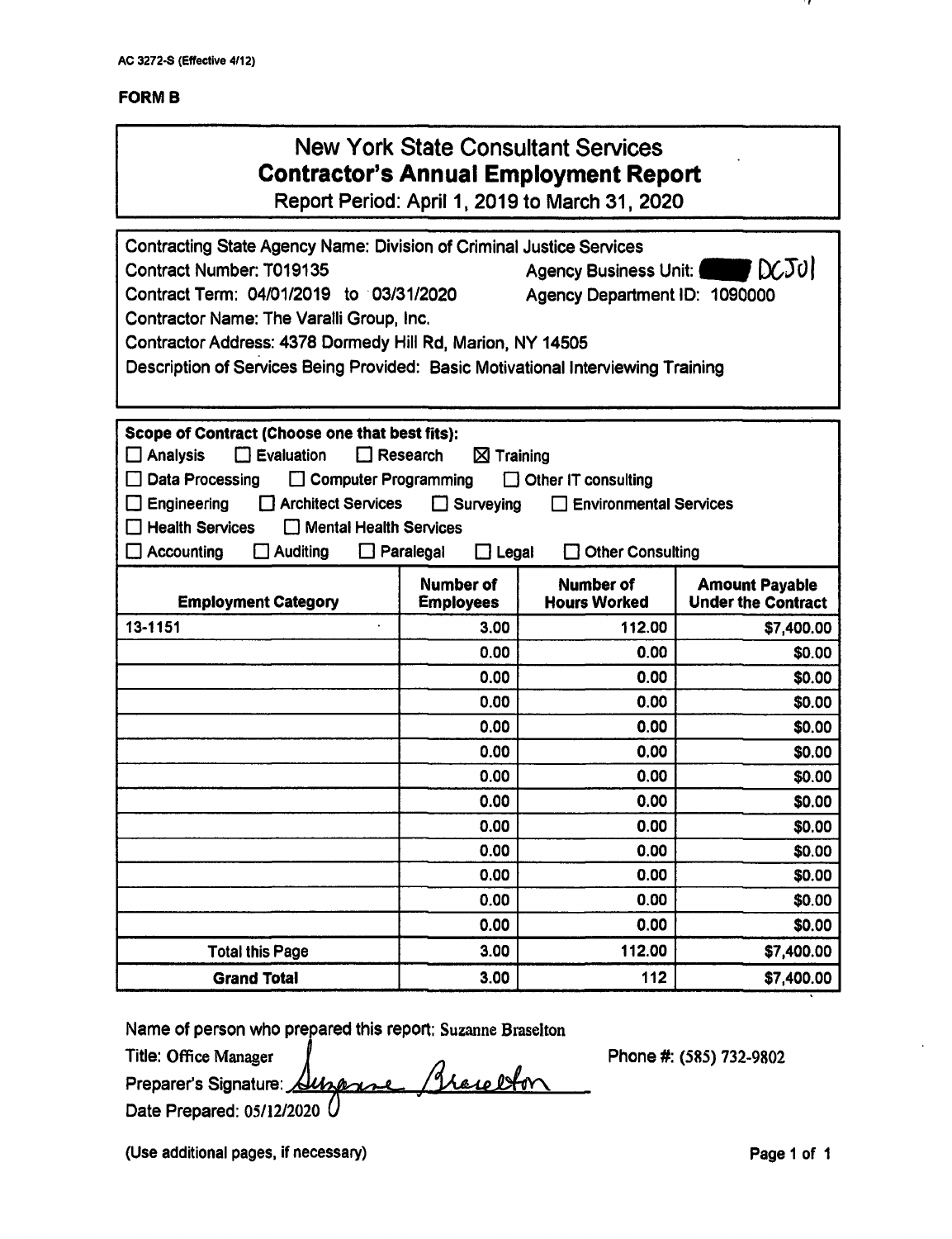| <b>FORM B</b> | $\sim$<br>OSC Use Only:                            |
|---------------|----------------------------------------------------|
|               | <b>Reporting Code:</b>                             |
|               | <b>Category Code:</b>                              |
|               | <b>State Consultant Services</b>                   |
|               | <b>Prime Contractor's Annual Employment Report</b> |
|               | Report Period: April 1, 2019 to March 31, 2020     |

 $\mathbb{Z}^k$ 

| <b>Contracting State Agency Name:</b>                                                       | <b>Division of Criminal Justice Svcs</b> |                         | <b>Agency Code:</b><br>090000               |
|---------------------------------------------------------------------------------------------|------------------------------------------|-------------------------|---------------------------------------------|
| Contract Number: Tol9221                                                                    |                                          |                         |                                             |
| Contract Term: $\sqrt{2}/\sqrt{6}/2019$ to $\sqrt{2}/20/2019$                               |                                          |                         |                                             |
| <b>Contractor Name:</b>                                                                     | $CCL-HQ$ $L M TED$                       |                         |                                             |
| Contractor Address: 132 KINGSWRY, CHANZOLER'S FORD.                                         |                                          | SOSS 52N UNITED KIPGOOM |                                             |
| <b>Description of Services Being Provided:</b>                                              |                                          | TRAINING WORKSHOP -     |                                             |
| ENHAMELING FORENSIC DECISION MIAKING                                                        |                                          |                         |                                             |
| Scope of Contract (Choose one that best fits):                                              |                                          |                         |                                             |
| Analysis $\Box$ Evaluation $\Box$ Research $\Box$ Training $\Box$                           |                                          |                         |                                             |
| Data Processing $\Box$ Computer Programming $\Box$ Other IT consulting $\Box$               |                                          |                         |                                             |
| Engineering $\Box$ Architect Services $\Box$ Surveying $\Box$ Environmental Services $\Box$ |                                          |                         |                                             |
| Health Services $\Box$ Mental Health Services $\Box$                                        |                                          |                         |                                             |
| Accounting $\Box$ Auditing $\Box$ Paralegal $\Box$ Legal $\Box$ Other Consulting $\Box$     |                                          |                         |                                             |
|                                                                                             |                                          |                         |                                             |
| <b>Employment Category</b>                                                                  | <b>Number of Employees</b>               | Number of Hours Worked  | <b>Amount Payable Under</b><br>the Contract |
| TRAINING & DEVELOP-<br>MENT SPECIALISTS                                                     |                                          |                         | 524,500-                                    |
|                                                                                             |                                          |                         |                                             |
|                                                                                             |                                          |                         |                                             |